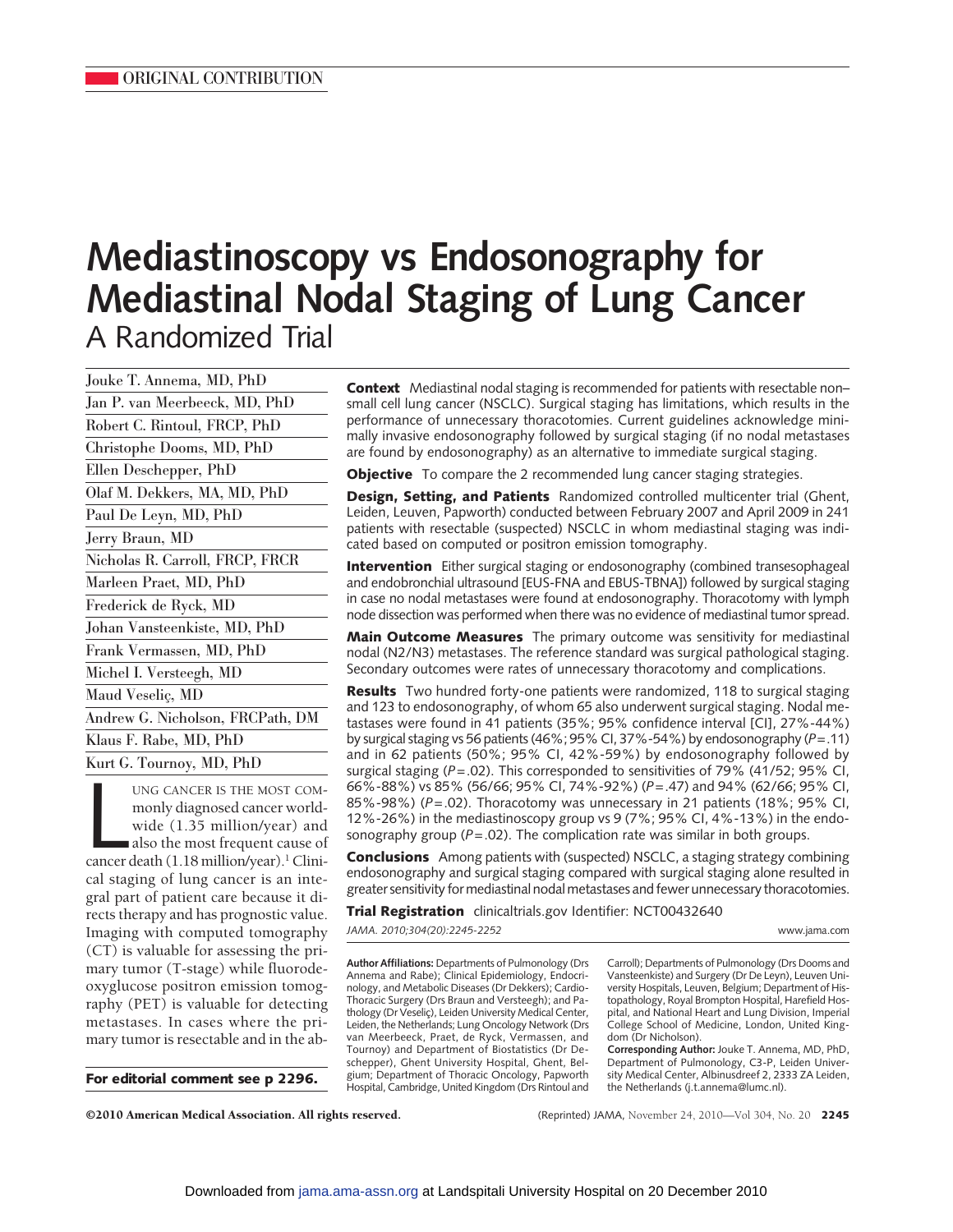sence of distant metastases, mediastinal nodal involvement (N-stage) directs treatment. Surgical resection of the tumor is the treatment of choice in the absence of mediastinal nodal metastases,<sup>2</sup> whereas combined modality treatment is indicated for patients with mediastinal nodal metastases.3

To detect mediastinal metastases, patients are routinely investigated with CT and fluorodeoxyglucose PET, followed by mediastinal tissue staging for enlarged or PET-positive intrathoracic nodes, $4,5$  as imaging alone is inaccurate. Mediastinal tissue staging is classically performed by mediastinoscopy, a surgical diagnostic procedure with a sensitivity of approximately 78%.5 Undetected mediastinal metastases are a major cause of unnecessary thoracotomies, occurring in 28% of patients.<sup>6</sup> Unnecessary thoracotomies result in suboptimal treatment, significantly impaired functional health status, and avoidable mortality.7

Mediastinal lymph nodes can also be sampled under real-time ultrasound control from either the esophagus (transesophageal ultrasound-guided fine-needle aspiration [EUS-FNA])<sup>8</sup> or the airways (endobronchial ultrasoundguided transbronchial needle aspiration [EBUS-TBNA]).<sup>9</sup> Combined EUS and EBUS can reach almost all mediastinal nodal stations with a reported sensitivity of 93%.<sup>10</sup> Current lung cancer staging guidelines acknowledge endosonography as a minimally invasive alternative to surgical staging to detect nodal disease,<sup>4,5</sup> reducing the need for surgical staging in up to twothirds of patients.<sup>11,12</sup> At present it is not known whether initial mediastinal tissue staging of lung cancer by endosonography improves the detection of nodal metastases and reduces the rate of unnecessary thoracotomies.

This study was originally planned to examine the hypothesis that minimally invasive combined endoscopic procedures are as good as or even better than surgical staging (mediastinoscopy) for the evaluation of mediastinal lymph nodes in patients with lung cancer. However, since international

guidelines regard surgical staging as the gold standard and currently state that endosonography should be followed by surgical staging if no metastases are found by endosonography, we incorporated this diagnostic sequence into the protocol. Therefore, the primary analysis compared surgical staging alone vs endosonography followed by surgical staging, thereby allowing evaluation between these 2 diagnostic strategies. In addition, we compared surgical staging against endosonography alone.

# **METHODS**

Patients with potentially resectable non–small cell lung cancer (NSCLC) were eligible if there was an indication for mediastinal nodal sampling according to current guidelines<sup>4,5</sup> (mediastinal nodes with short axis  $\geq$ 10 mm or PET-positive mediastinal or hilar nodes or centrally located lung tumor). Patients with proven distant metastasis, irresectable disease (as judged by the thoracic surgeon on the available imaging), or small peripheral lung tumors without evidence of enlarged or PET-positive intrathoracic nodes were not considered for eligibility. Patients also had to be 18 years or older and able to undergo surgical resection of the lung tumor. Prior diagnostic evaluation included conventional workup (medical history, physical examination, laboratory tests, and bronchoscopy), CT, and integrated whole-body PET-CT. Exclusion criteria were concurrent malignancy; technical contraindication to EUS (eg, esophageal stenosis), EBUS, or surgical staging (eg, prior mediastinoscopy, current tracheostomy); pregnancy; or inability to consent.

Candidates for study participation were identified at the weekly multidisciplinary lung oncology meeting of the participating centers and provided written informed consent. This investigatorinitiated trial was approved by the ethical committees of the 4 participating hospitals (Leiden University Medical Center, the Netherlands; the University Hospitals of Ghent and Leuven in Belgium; and Papworth Hospital,

United Kingdom) and registered as ASTER (Assessment of Surgical Staging vs Endosonographic Ultrasound in Lung Cancer: a Randomized Clinical Trial).

### **Study Design**

Patients were randomly assigned (1:1) to either surgical staging alone (surgical staging group, current standard of care) or endosonography (combined EUS-FNA and EBUS-TBNA) followed by surgical staging if no nodal metastases were found at endosonography (endosonography group, novel alternative staging strategy). In the event of pathological proof of mediastinal (N2/ N3) metastases or evidence of mediastinal tumor invasion implying irresectability (T4), patients were classified as having locally advanced disease (stage IIIA/B) and were referred for multimodality therapy. For patients without evidence of mediastinal metastases following surgical staging in either study group, a thoracotomy with complete lymph node dissection was performed. Per protocol, study inclusion, preliminary findings, and complications were evaluated 1 year after start of the study.

## **Endosonography**

Endosonography of the mediastinum was performed with patients under moderate sedation as previously described.13,14 EUS-FNA was performed initially (Pentax 34UX/38UX; Pentax, Tokyo, Japan, or Olympus GF-UCT140-AL5; Olympus, Tokyo) followed by EBUS-TBNA (Olympus BF-UC160F-OL). A systematic examination ofleft and right paratracheal, subcarinal, and paraesophageal mediastinal nodes was performed. Nodes that were suspicious on CT, PET, or ultrasound imaging<sup>15</sup> were sampled under real-time ultrasound guidance with 22-gauge needles and labeled $16$  according to the Mountain-Dresler map.17 When the primary lung tumor was visible by endosonography, the presence or absence of direct mediastinal tumor invasion (T4) was recorded. The cytology preparations were analyzed using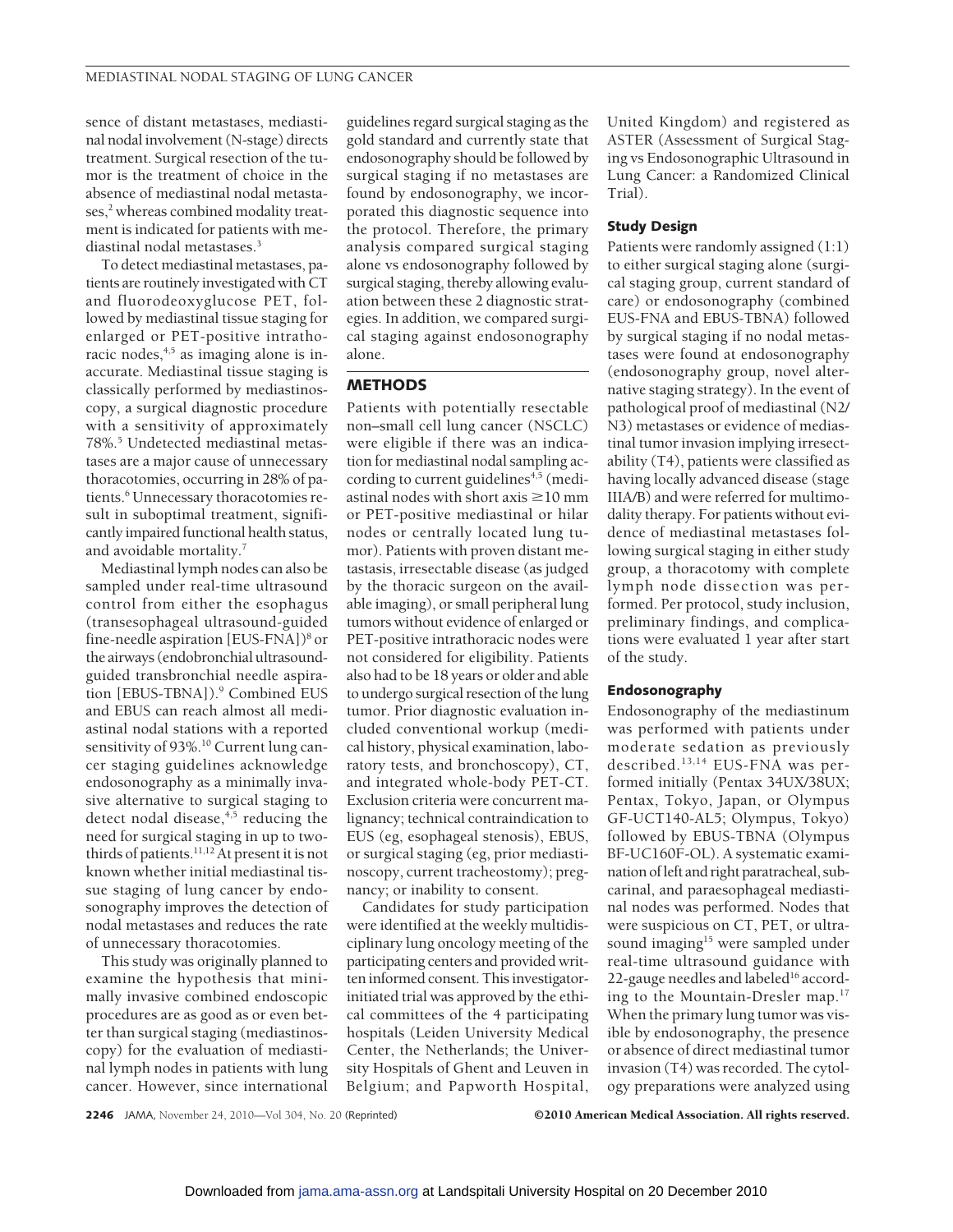either May-Grünwald-Giemsa or Papanicolaou stains dependent onlocal practice, with additional preparation of cell blocks for histological analysis when appropriate. At completion of the study, all EUS and EBUS samples were reevaluated by an independent reference pathologist (A.G.N.) to assess interobserver agreement.

## **Surgical Staging and Thoracotomy**

Surgical staging was performed by mediastinoscopy according to current guidelines.4 A systematic assessment of left and right high and lower paratracheal and subcarinal nodes was performed. If deemed necessary, a left parasternal mediastinotomy or videoassisted thoracoscopy was performed in addition to mediastinoscopy. The nodal samples taken were labeled<sup>17</sup> and sent for pathological examination. In cases where the primary tumor was visible, the presence or absence of mediastinal invasion (T4) was noted.

Thoracotomy was performed according to current guidelines<sup>18</sup> in the absence of mediastinal nodal metastasis or direct mediastinal tumor invasion following surgical staging. At the time of lung resection, a systematic lymph node dissection was performed (at least 3 mediastinal stations, including the subcarinal station) according to current guidelines.<sup>18</sup> All hilar and intrapulmonary (N1) lymph nodes were counted as a single station. Histological examination of the resected nodes and resection specimen and pTpN classification was performed according to current guidelines.<sup>19</sup>

#### **End Points**

The primary end point was sensitivity for detection of mediastinal nodal (N2/ N3) metastases by either staging strategy. Sensitivity was defined as the proportion of patients with N2/N3 disease for whom the diagnostic test was positive. Thoracotomy with nodal dissection was considered the reference standard in both study groups for cases without N2/N3 involvement after mediastinal staging. Because reported falsepositive EUS/EBUS findings are rare,<sup>13,20</sup>

it was decided at the time of study design, in conjunction with the ethics committees, that positive EUS/EBUS results would not be verified by surgical staging because this would lead to inappropriate surgery in virtually all of these patients.

Secondary end points were as follows: (1) rate of unnecessary thoracotomies defined as either exploratory thoracotomy, unexpected presence of mediastinal nodal metastases (pN2/ N3) or tumor invasion of the mediastinum at thoracotomy (pT4), pM1, thoracotomy for SCLC or benign disease (other than carcinoid or hamartoma), or death within 30 days after surgery; (2) rate of complications due to preoperative staging procedures, defined as persistent (>6 months) hoarseness, pneumothorax, mediastinitis, major bleeding, and necessary conversion to thoracotomy; (3) detection rate of locally advanced disease, defined as mediastinal nodal metastases or tumor invasion (cT4 or cN2/N3); (4) rate of avoided mediastinoscopies due to endosonography findings; (5) detection rate of nodal metastases by endosonography alone vs surgical staging; and (6) interobserver agreement of EUS/EBUS cytology.

## **Statistical Analysis**

For the primary analysis, sensitivity and negative predicative value (NPV) regarding mediastinal nodal status were calculated on an intention-to-treat basis for all randomized patients. For patients with a missing reference standard, a multiple imputation procedure was used to obtain 100 000 samples from the most likely value for the missing data. Sampling was based on a binomial distribution with estimated probability for positive mediastinal nodes. Median values of simulated distributions are reported. In a secondary (complete case) analysis, sensitivity and NPV were calculated on those patients for whom complete information on mediastinal nodal status was available. Cases for which surgical-pathological verification of negative findings on endosonography or surgical staging were missing were excluded for the aim of this

specific analysis. In a third analysis, sensitivity and NPV of surgical staging vs endosonography alone was performed. For this analysis, we also used multiple imputations for the missing data.

A sample size of at least 186 patients was initially calculated to demonstrate a 20% increase in the sensitivity to detect mediastinal nodal metastases (N2/ N3) with endosonography followed by surgical staging vs surgical staging alone, assuming a prevalence of mediastinal nodal metastases of 70% and a dropout rate of 5% (power 80%, type I error *P*.05, 2-sided testing). However, during a prespecified interim monitoring of the study, the prevalence of mediastinal nodal metastases was found to be 55%, and therefore the sample size was increased to 240 patients. No end point analysis was performed at this time. Randomization of patients between the 2 groups was stratified per hospital using a web-based program.

 $A$   $\kappa$  value was calculated to assess the interobserver agreement of both the EUS and the EBUS cytology samples. Fisher exact tests were used for the analysis of categorical data and to compare sensitivity and NPV between study groups. Independent *t* tests were used to compare groups of continuous, normally distributed variables. Statistical analyses were performed using SPSS 17.0 (SPSS Inc, Chicago, Illinois) and R version 2.10.0 (R Foundation for Statistical Computing, http://www .r-project.org/). A *P* value of .05 or less was considered statistically significant. All tests performed were 2-sided. Two-sided 95% Wilson score confidence intervals (CIs) for single proportions were calculated using the epiR library (version 0.9-19).

## **RESULTS**

Between February 2007 and April 2009, 357 consecutive patients with resectable (suspected) NSCLC were assessed for eligibility. Two hundred forty-one patients were randomized, 118 to surgical staging and 123 to endosonography followed by surgical stag-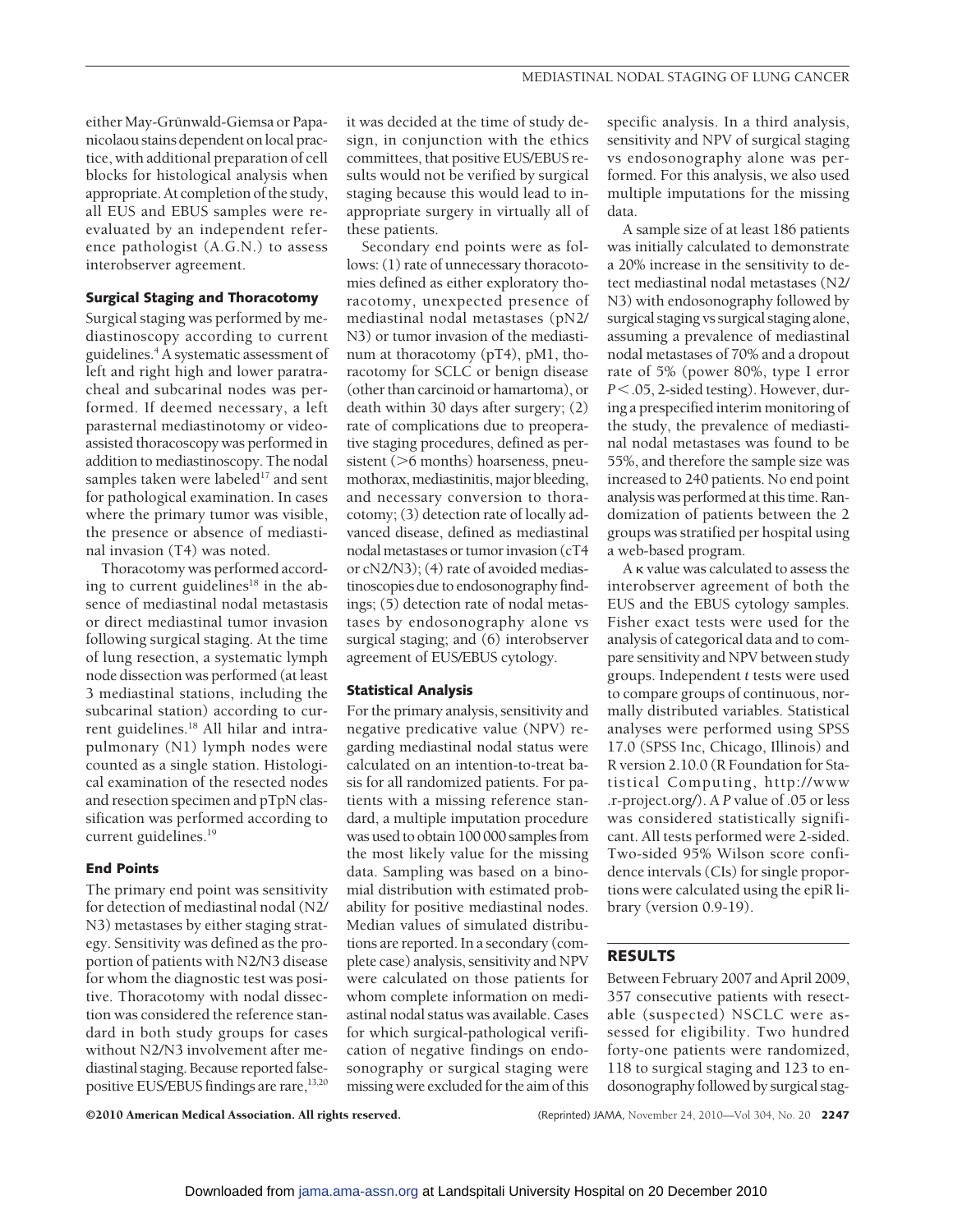ing (**FIGURE**). Both groups were well balanced for all major clinical characteristics (**TABLE 1**).

## **Surgical Staging Alone**

Surgical staging was performed in 117 patients because a distant metastasis was found in 1 patient before the surgical staging procedure. One hundred sixteen patients underwent cervical mediastinoscopy, which was combined with a parasternal mediastinotomy in 3 and a thoracoscopy in 2 patients. One patient underwent a thoracoscopy only. A median of 4 mediastinal nodal stations (range, 0-5) were sampled at surgical staging. Mediastinal metastases were found in 41 of 118 patients (35%; 95% CI, 27%-44%). In 4 patients (1 without nodal metastases), direct mediastinal invasion by the lung tumor was found. In the 75 patients without locally advanced disease, thoracotomy was performed in 70 patients, showing nodal metastases in 10 (of whom 2 also had mediastinal tumor invasion) and mediastinal invasion alone in 6 patients (Figure).

# **Endosonography Followed by Surgical Staging**

Endosonography was performed in 123 patients and detected mediastinal nodal metastases in 56 of 123 patients (46%; 95% CI, 37%-54%; *P*=.11). In 5 patients (2 without nodal metastases), it was obvious on endosonographic imaging that the primary lung tumor invaded the mediastinum (cT4). Surgical staging was avoided due to endosonography findings in 58 of 123 patients (47%; 95% CI, 39%-56%). Sixty-five patients without evidence of mediastinal nodal metastases or mediastinal tumor invasion underwent surgical staging, showing nodal metastases in 6 additional patients. These missed mediastinal metastases (in 2 cases only micrometastases) were located in stations  $4R(n=3)$ , 5  $(n=1)$ ,  $6$  (n=1), and 7 (n=1). The metastases in stations 5 and 6 were out of reach for endosonography. Fifty-eight patients without evidence of mediastinal nodal metastases after endosonography and surgical staging underwent thoracotomy with nodal dissection. As a result, nodal metastases were found in a further 4 patients, and 2 others were found to have mediastinal tumor invasion (Figure). At endosonography and surgical staging, a median of 3 different mediastinal nodal stations (range, 0-7) were sampled. The interobserver agreement in relation to cytological diagnosis of samples obtained with endosonography was high:  $\kappa$ =0.97 (95% CI, 0.92-1.00).

# **Final Diagnoses and False-Negative Findings**

The final diagnoses of the 241 patients were NSCLC (n=229; 95%; 95% CI, 91%-97%); SCLC (n=5; 2%; 95% CI, 1%-5%); other diagnoses, such as sarcoidosis (n=5; 2%; 95% CI, 1%- 5%); and unknown (n=2; 1%; 95% CI, 1%-3%) (Table 1). At thoracotomy, a median of 5 lymph node stations (range, 0-10) were assessed in both study groups. At preoperative staging, nodal metastases were missed in 10 patients in the surgical staging group (stations 4L, 4R, 5, and 7) and in 4 patients in the endosonography group (stations 3A, 4L, 4R, 5, 8L, and 8R). For 8 patients (7%; 95% CI, 3%-13%) from the surgical staging group and 3 patients (2%; 95% CI, 1%-7%) from endosonography, there was no surgical verification of nodal negative findings at staging. The prevalence of mediastinal nodal metastases was 49% overall (118/241; 95% CI, 43%-56%) and similar in the surgical staging and endosonography groups: 44% (52/118; 95% CI, 35%- 53%) and 54% (66/123; 95% CI, 45%- 62%), respectively  $(P=.16)$ . In this analysis, multiple imputation was used to assign values to missing data for mediastinal nodal status (n=8 for the surgical staging group and n=3 for the endosonography group), resulting in 1 additional patient with a nodal metastasis in the surgical group and no change in the endosonography group.

## **Primary End Point**

According to intention-to-treat analysis for detecting mediastinal nodal me-

tastases by surgical staging  $(n=118)$  vs endosonography followed by surgical staging  $(n=123)$ , the sensitivity for surgical staging was 79% (41/52; 95% CI, 66%-88%) and, for endosonography plus surgical staging, 94% (62/66; 95% CI, 85%-98%) (*P*=.02). The negative predictive value (NPV) for surgical staging was 86% (66/77; 95% CI, 76%- 92%) and, for endosonography and surgical staging, 93% (57/61; 95% CI, 84%- 97%) (*P*=.18) (**TABLE 2**).

In the sensitivity analysis on all patients with information on mediastinal nodal status (complete cases scenario, n=110 for surgical staging and n=120 for endosonography plus surgical staging), the sensitivity of surgical staging was 80% (41/51; 95% CI, 68%-89%) vs 94% (62/66; 95% CI, 85%- 98%) for endosonography (*P*=.04), with corresponding NPVs of 86% (59/ 69; 95% CI, 75%-92%) and 93% (54/ 58; 95% CI, 78%-94%) (*P*=.26), respectively.

## **Nodal Metastases or Tumor Invasion**

Mediastinal nodal (N2/N3) metastases were found in 41 of 118 patients (35%, 95% CI, 27%-44%) by surgical staging vs 62 of 123 patients (50%; 95% CI, 42%-59%) by the combined approach (*P*=.02). Additionally, tumor invasion (T4) was identified in 1 patient in the surgical staging group and 2 patients in the endosonography group (Figure). Thus, in the surgical group, 42 of 118 patients (36%; 95% CI, 28%- 45%) were found to have locally advanced disease (nodal metastases and/or unforeseen direct mediastinal invasion) vs 64 of 123 patients (52%; 95% CI, 43%-61%) in the endosonography group  $(P=.01)$ .

## **Secondary End Points**

The number of unnecessary thoracotomies was 21 of 118 (18%; 95% CI, 12%- 26%) in the surgical staging vs 9 of 123 (7%; 95% CI, 4%-13%) in the endosonography group (*P*=.02) (**TABLE 3**). There was no difference in the complication rate between the 2 groups, 7 of 118 (6%; 95% CI, 3%-12%) in the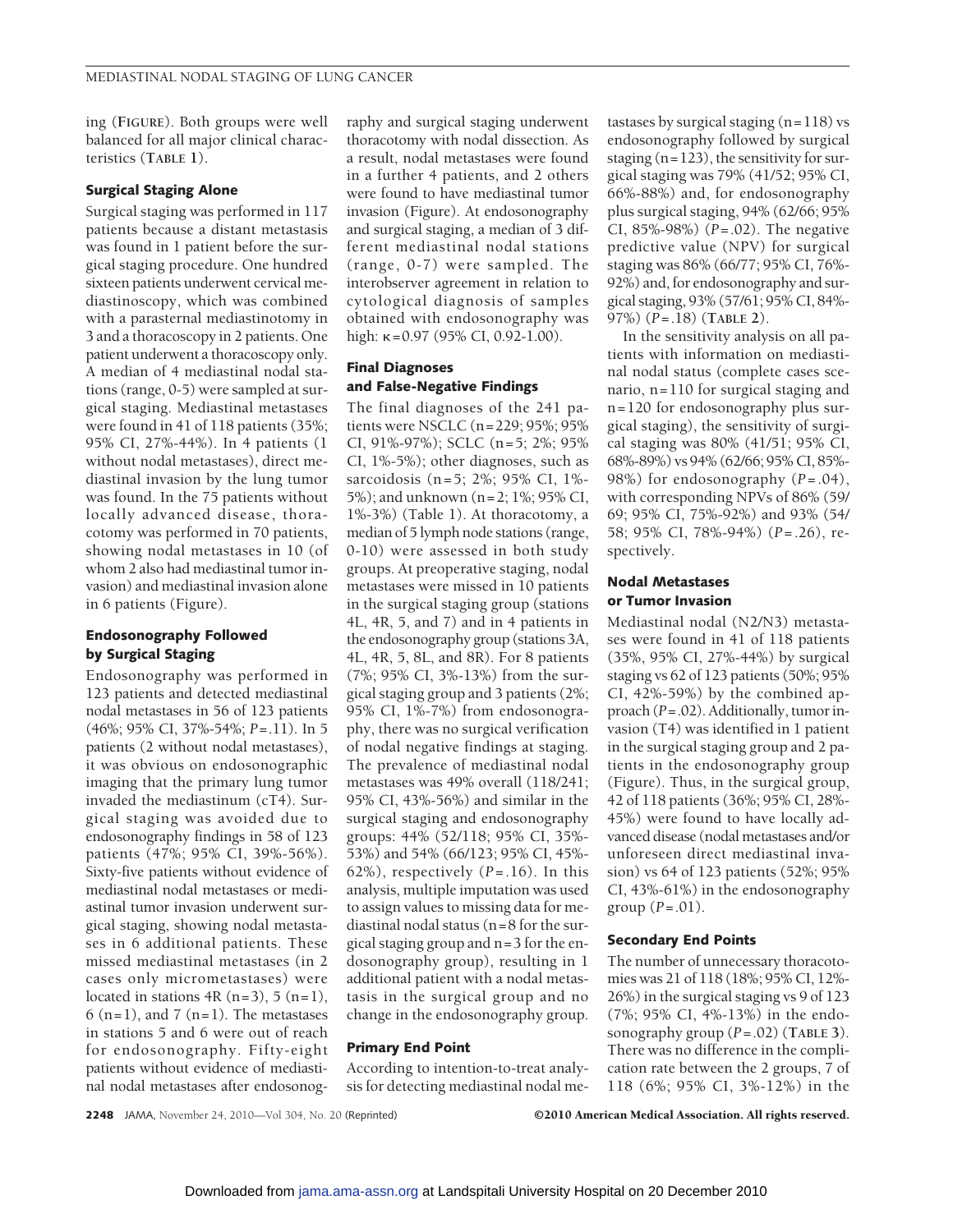

N2/N3 indicates patients with locally advanced disease due to malignant unilateral (N2) or contralateral (N3) mediastinal lymph nodes. T4 indicates patients with locally advanced disease based on direct mediastinal tumor invasion. The patients with T4 because of multiple nodules in the same lobe are not shown here. In the patients without locally advanced disease, there was no evidence of either mediastinal nodal invasion or mediastinal tumor invasion. For 11 patients, there was no evidence of either mediastinal nodal invasion or mediastina verification of the mediastinal nodal status (8 patients in the surgical staging group and 3 in the endosonography group). Nine of these patients did not have a thoracotomy. Two patients had a thoracotomy, but no nodal biopsies were taken. For 3 patients, there was evidence of presence of metastatic nodules in a different ipsilateral lobe (pM1) during thoracotomy (see Table 3). One of these patients also had unforeseen mediastinal nodal metastasis (pN2). Two patients underwent thoracotomy outside protocol after proven nodal invasion found by mediastinoscopy. In 1 of these patients, a bleeding complication occurred during mediastinoscopy, requiring the surgeon to convert to thoracotomy. For 1 patient in the endosonography group, the preoperative staging with endosonography and mediastinoscopy did not show locally advanced disease, but a second video bronchoscopy revealed invasion in the main carina (endoscopic T4), implying irresectability.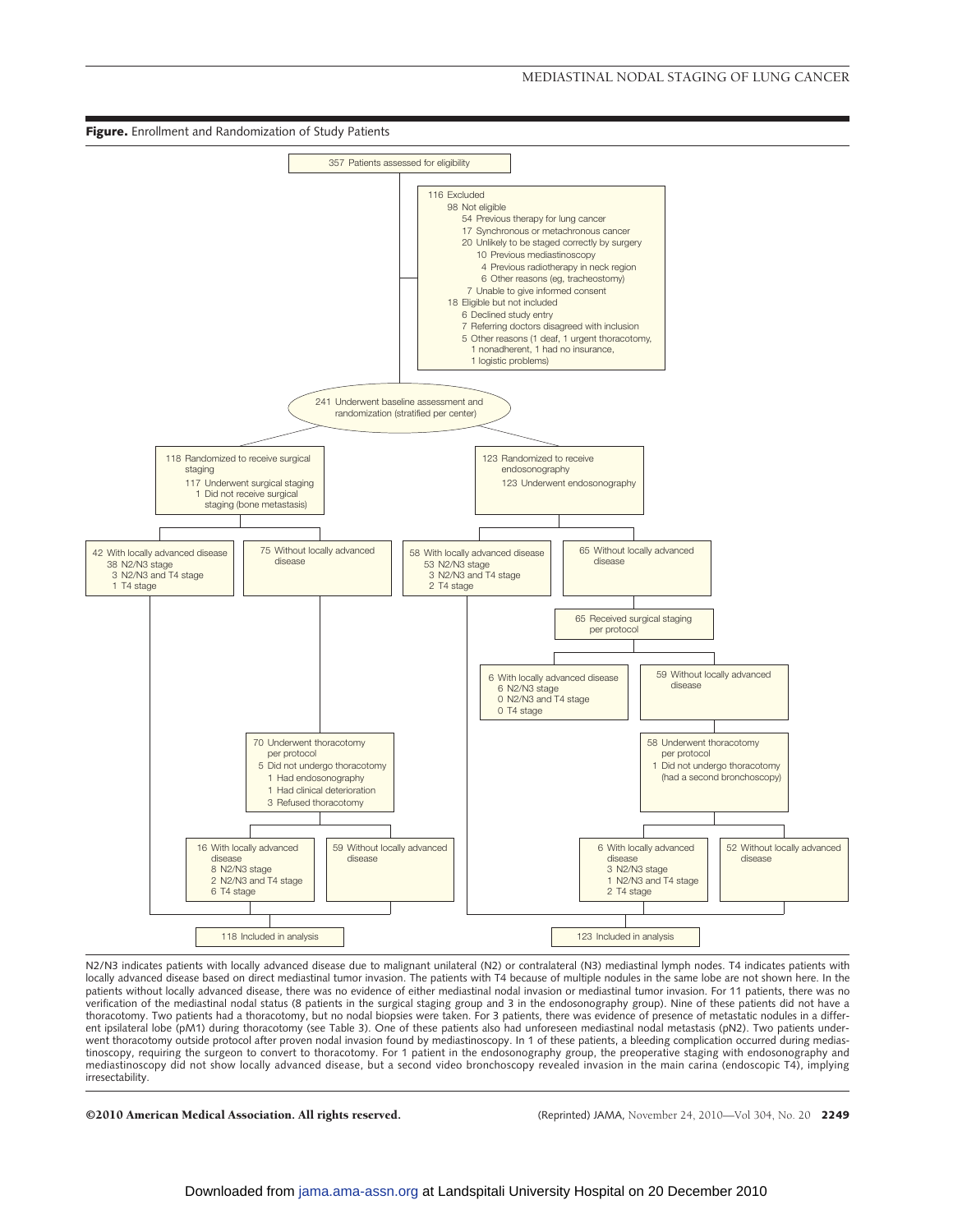|                                                                                                         | Surgical Staging<br>(n = 118) | Endosonography<br>and Surgical Staging<br>$(n = 123)$ | P<br>Value |
|---------------------------------------------------------------------------------------------------------|-------------------------------|-------------------------------------------------------|------------|
| Age, mean (SD), y                                                                                       | 65 (9)                        | 65 (9)                                                | .94        |
| Sex, No. (%)<br>Male                                                                                    | 87 (74)                       | 99 (80)                                               | .22        |
| Female                                                                                                  | 31 (26)                       | 24 (20)                                               |            |
| Indication for staging, No. (%)<br>Known NSCLC                                                          | 89 (75)                       | 99 (80)                                               |            |
| Squamous cell carcinoma                                                                                 | 44 (37)                       | 46 (37)                                               |            |
| Adenocarcinoma                                                                                          | 21 (18)                       | 28 (23)                                               |            |
| Adenosquamous                                                                                           | 2(2)                          | 3 (2)                                                 | .36        |
| Large cell carcinoma                                                                                    | 3(3)                          | 6 (5)                                                 |            |
| Bronchoalveolar cell carcinoma                                                                          | 1(1)                          | 0                                                     |            |
| Carcinoma not further specified                                                                         | 18 (15)                       | 16 (13)                                               |            |
| Suspected NSCLC                                                                                         | 29 (25)                       | 24 (20)                                               |            |
| Tumor localization, No. (%)<br>Left lower lobe                                                          | 17 (14)                       | 27 (22)                                               |            |
| Left upper lobe                                                                                         | 18 (15)                       | 25 (20)                                               |            |
| Right upper lobe                                                                                        | 30 (25)                       | 28 (23)                                               | .29        |
| Middle lobe                                                                                             | 9(8)                          | 10(8)                                                 |            |
| Right lower lobe                                                                                        | 44 (37)                       | 33 (27)                                               |            |
| Tumor stage PET/CT, No. (%)<br>T1                                                                       | 26 (22)                       | 22 (18)                                               |            |
| T <sub>2</sub>                                                                                          | 66 (56)                       | 80 (65)                                               |            |
| ТЗ                                                                                                      | 11(9)                         | 11 (9)                                                | .47        |
| T4                                                                                                      | 15 (13)                       | 10(8)                                                 |            |
| Nodal status PET/CT, No. (%)<br>N0                                                                      |                               |                                                       |            |
| N1                                                                                                      | 15 (13)                       | 9(7)                                                  |            |
| N <sub>2</sub>                                                                                          | 17 (14)                       | 20 (16)                                               | .39        |
| N <sub>3</sub>                                                                                          | 66 (56)<br>20 (17)            | 78 (63)<br>16 (13)                                    |            |
|                                                                                                         | 12(5)                         | 13(4)                                                 | .16        |
| Short axis of largest LN, mean (SD), mm<br>ACCP classification, No. $(\%)^a$<br>Massive enlargement (A) | 0                             | 0                                                     |            |
| Discrete enlargement (B)                                                                                | 73 (62)                       | 76 (62)                                               |            |
| Central tumor or hilar node (C)                                                                         | 35 (30)                       | 33 (27)                                               | .70        |
| Nodes $<$ 10 mm (D)                                                                                     | 10(8)                         | 14 (11)                                               |            |
| Final histopathology data, No. (%) <sup>b</sup>                                                         |                               |                                                       |            |
| <b>NSCLC</b>                                                                                            | 110 (93)                      | 119 (97)                                              |            |
| Squamous cell carcinoma                                                                                 | 47 (40)                       | 51 (41)                                               |            |
| Adenocarcinoma                                                                                          | 40 (34)                       | 40 (33)                                               |            |
| Adenosquamous                                                                                           | 5(4)                          | 6(5)                                                  |            |
| Large cell carcinoma                                                                                    | 6(5)                          | 2(2)                                                  | .25        |
| Bronchoalveolar cell carcinoma                                                                          | 0                             | 1(1)                                                  |            |
| Carcinoma not further specified                                                                         | 12 (10)                       | 19 (15)                                               |            |
| Small cell carcinoma                                                                                    | 1(1)                          | 4 (3)                                                 |            |
| Benign lesion                                                                                           | 5(4)                          | 0                                                     |            |
| Unknown                                                                                                 | 2(2)                          | 0                                                     |            |

Abbreviations: ACCP, American College of Chest Physicians; LN, lymph node; NSCLC, non–small cell lung cancer;

PET/CT, positron emission tomography/computed tomography.<br>
<sup>a</sup>ACCP classification of lung cancer: subgroup A indicates patients with bulky mediastinal nodal disease or obvious mediastinal invasion (irresectable); B, enlarged LNs (short axis ≥10 mm); C, enlarged hilar LNs or centrally located<br>primary lung lesion; and D, peripheral lung lesion without enlarged hilar or mediastinal LNs on CT. Pati

class D were included because of increased fluorodeoxyglucose uptake in at least 1 mediastinal LN station.<br><sup>1</sup> Based on hierarchic availability of pathology reports obtained at thoracotomy, surgical staging, endosonography obtained. Both had negative surgical staging; the first was treated with radiation therapy because he declined further surgical interventions, and the second declined all further interventions or therapy.

surgical staging vs 6 of 123 (5%; 95% CI, 2%-10%) in the endosonography group (*P*=.78). Overall, 1 complication was directly related to endosonography (pneumothorax after biopsy of a lung lesion) while the 12 other were directly related to the surgical staging procedure. The most common adverse event was persistent hoarseness due to recurrent nerve palsy.

The sensitivity and NPVs for surgical staging vs endosonography alone without additional surgical staging was 79% (41/52; 95% CI, 66%-88%) vs 85% (56/66; 95% CI, 74%-92%) (*P*=.47) and 86% (66/77; 95% CI, 76%-92%) vs 85% (57/67; 95% CI, 75%-92%), respectively  $(P > .99)$ . Complications occurred in 7 of 118 patients (6%; 95% CI, 3%-12%) after surgical staging and in 1 of 123 patients (1%; 95% CI, 0%- 4%) following endosonography (*P*=.03). Mediastinal nodal metastases after a negative endosonography were identified by surgical staging procedures in 6 of 65 patients (9%; 95% CI, 4%-19%), and complications occurred in 5 of these patients (8%; 95% CI, 3%-17%).

## **COMMENT**

We have shown that commencing mediastinal nodal staging with endosonography significantly improves the detection of nodal metastases and reduces the rate of unnecessary thoracotomies by more than half compared with surgical staging alone, in patients with resectable NSCLC. This benefit is not associated with a greater rate of complications.

Imaging with CT and fluorodeoxyglucose PET is neither sensitive nor specific enough to detect the presence or absence of nodal metastasis, and therefore mediastinal tissue staging is frequently indicated in patients with nonmetastatic resectable lung cancer.<sup>4,5</sup> There is interest in combined modality mediastinal staging for patients with resectable lung cancer because missing mediastinal nodal metastases during preoperative surgical staging results in patients needlessly undergoing thoracotomy. Because almost all mediastinal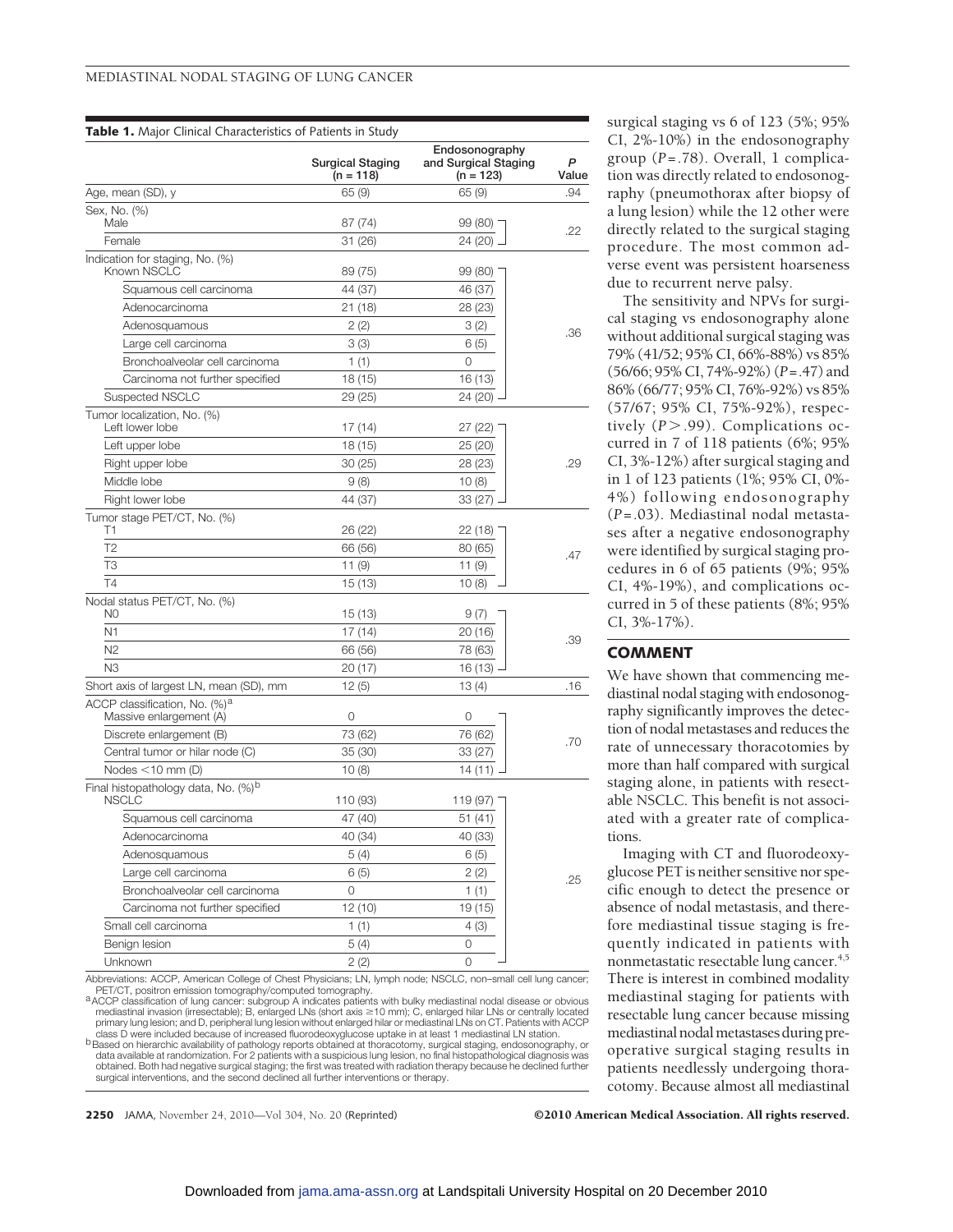nodes can be covered, a combined endosonography investigation could be superior to surgical staging in the detection of nodal disease. Furthermore, endosonography does not require general anesthesia, is preferred by patients, $13$  and is considered cost-effective<sup>21</sup> compared with surgical staging.

It has been demonstrated previously that the addition of EUS-FNA to mediastinoscopy can increase the sensitivity of detection of mediastinal nodal disease to 93%.<sup>13</sup> In that study, unnecessary thoracotomies could have been prevented in 1 of 6 patients using combined modality mediastinal staging.<sup>13</sup> In the present study, an unnecessary thoracotomy due to undetected mediastinal nodal metastases was prevented in 1 of 7 patients evaluated with the new staging strategy in comparison with immediate surgical staging. Because EBUS-TBNA accesses the same mediastinal nodes as mediastinoscopy, $22$  it seems logical to combine EUS-FNA and EBUS-TBNA to replace mediastinoscopy to achieve a complete minimally invasive tissue staging of the mediastinum.23,24 This concept was assessed in an observational study in patients suspected of having lung cancer and showed a sensitivity of 93% and an NPV of 97%.10 Although these findings were promising, it should be acknowledged that selection bias may have influenced the results and that no answer about the value of endosonography compared with the current standard (surgical staging) was given. $^{25}$ 

The current study used a randomized design,<sup>26</sup> was adequately powered, and was performed in a large and well-defined study population, which are all important assets for internal and external validity. Pathological assessment was performed according to gold standards for histology. Although the interpretation of fine-needle aspirates might raise some concern, we found that interobserver agreement between local pathologists and an external reference pathologist was excellent. Tissue samples obtained by endosonography are also suitable for molecular analysis.<sup>27</sup>

Given that the sensitivity of endosonography is similar to that of mediastinoscopy (85% vs 79%, respectively), and that endosonography is associated with a lower complication rate (1% vs 6% for mediastinoscopy), endosonography should be the first step for mediastinal nodal staging. Although we found that mediastinoscopy following a negative endosonography procedure did increase the sensitivity for detection of nodal metastases from 85% to 94%, it does mean that 11 patients need to undergo mediastinoscopy to identify 1 single patient with mediastinal nodal metastasis. Therefore, it is doubtful whether

all negative endosonography investigations should routinely be followed by mediastinoscopy or this strategy should be reserved for a certain subgroup.

A limitation of our study was that all investigations, including the surgical staging procedures, were performed in tertiary referral centers, potentially limiting the applicability of the study results. However, EUS-FNA and EBUS-TBNA are now incorporated as alternatives to surgical staging in international lung cancer staging guidelines.<sup>4,5</sup> Use of the EBUS-TBNA technique is increasing, and it has been shown that EUS-FNA can be implemented success-

|  |  |  | Table 2. Diagnostic Performance <sup>a</sup> |
|--|--|--|----------------------------------------------|
|--|--|--|----------------------------------------------|

| Nodal Invasion, N2/N3     |                                        | No./Total No. (%) [95% Confidence Interval]           | P<br>Value |
|---------------------------|----------------------------------------|-------------------------------------------------------|------------|
|                           | <b>Surgical Staging</b><br>$(n = 118)$ | Endosonography<br>and Surgical Staging<br>$(n = 123)$ |            |
| Sensitivity               | 41/52 (79)<br>$[66-88]$                | 62/66 (94)<br>$[85-98]$                               | .02        |
| Negative predictive value | 66/77 (86)<br>[76-92]                  | 57/61 (93)<br>[84-97]                                 | .18        |

a Patient numbers and results are based on a multiple imputation procedure assigning values to missing data for mediastinal nodal status (n=8 for the surgical staging group and n=3 for the endosonography group), resulting in 1 additional patient with a nodal metastasis in the surgical staging group.

#### **Table 3.** Secondary Outcomes

|                                    | Surgical Staging, No.<br>$(n = 118)$ | Endosonography<br>and Surgical Staging, No.<br>$(n = 123)$ | P<br>Value |
|------------------------------------|--------------------------------------|------------------------------------------------------------|------------|
| Unnecessary thoracotomies, all     | 21                                   | 9                                                          |            |
| pN <sub>2</sub>                    | 9                                    | 4                                                          |            |
| Combination pN2/death              |                                      |                                                            |            |
| Combination pN2/pT4                | $\mathfrak{p}$                       | 0                                                          |            |
| Combination pN2/pM1                |                                      | $\Omega$                                                   |            |
| $pT4^a$                            | 6                                    |                                                            | .02        |
| pM1                                | $\Omega$                             | 2                                                          |            |
| Small cell lung cancer             | $\Omega$                             |                                                            |            |
| Exploratory thoracotomy            | $\mathfrak{p}$                       | 0                                                          |            |
| Benign lesion                      | 2                                    | $\Omega$                                                   |            |
| Death within 30 days               | $\overline{2}$                       |                                                            |            |
| Complications, all                 | 7                                    | 6                                                          |            |
| Persistent hoarseness <sup>b</sup> | $\overline{c}$                       | 4                                                          |            |
| Pneumothorax <sup>c</sup>          |                                      |                                                            | .78        |
| Mediastinitis <sup>d</sup>         | $\Omega$                             |                                                            |            |
| Major bleeding                     | 3                                    | 0                                                          |            |
| Conversion to thoracotomy          |                                      | $\Omega$                                                   |            |
|                                    |                                      |                                                            |            |

a None of these pT4 tumors were completely resected. bHoarseness was considered a severe complication if it lasted >6 months and was attributable to the surgical staging

procedures (mediastinoscopy).<br>CThe pneumothorax during endosonography occurred after a transesophageal ultrasound-guided fine-needle aspiration procedure during which the primary tumor was biopsied. With thoracic drainage, full lung expansion was achieved.<br><sup>d</sup>This patient presented with fever 24 hours after mediastinoscopy: treatment with antibiotics resulted in f